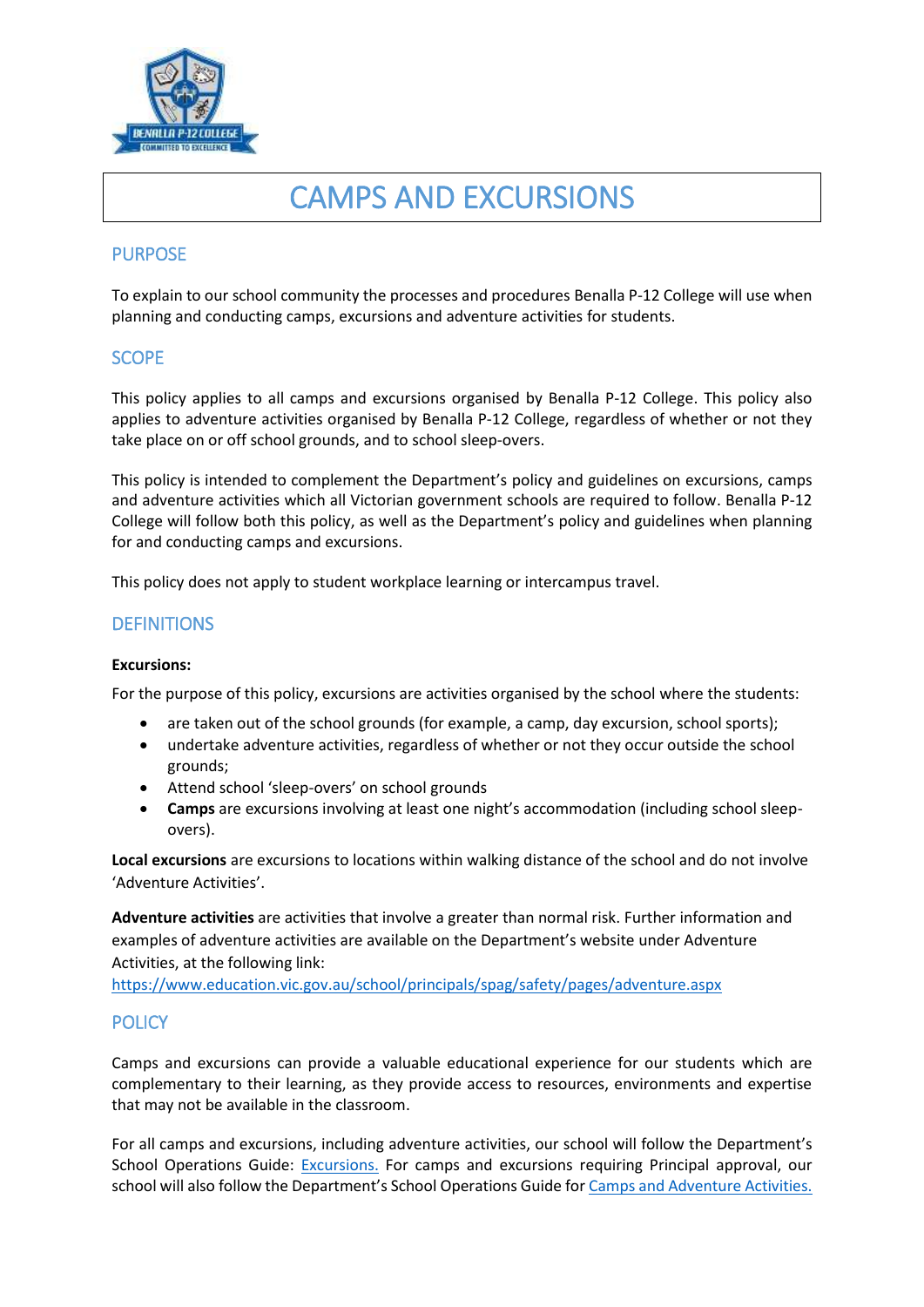#### Planning process for camps and excursions

All camps and excursions will comply with Department planning requirements.

Part of this planning process includes conducting risk assessments, to ensure that reasonable steps are taken to minimise the risks associated with each proposed camp or excursion. Benalla P-12 College's risk assessment will include consideration of arrangements for supervision of students and consideration of the risk of bushfire activity in the excursion location. In the event of a Code Red Day being announced, excursions or camp activities in effected locations will be cancelled or rescheduled. Planning will also cover arrangements for cancelling, recalling or altering the camp or excursion for any other reason.

Benalla P-12 College is committed to ensuring students with additional needs are provided with an inclusive camps and excursions program and will work with families during the planning stage, as needed, to support all students' attendance and participation in camp and excursion activities.

In cases where a camp or excursion involves a particular class or year level group, the Organising Teacher will ensure that there is an alternative educational program available and appropriate supervision for those students not attending the camp or excursion.

## Supervision

Benalla P-12 College follows the Department's guidelines in relation to supervision of students during excursions and camps.

All excursion staff (including parent volunteers) will be familiar with supervision requirements and the specific procedures for dealing with emergencies on each camp and excursion.

All school staff will be aware that they retain overall responsibility for the supervision and care of students throughout all camps and excursions (including adventure activities), regardless of whether or not external providers are managing the activity.

#### Parent volunteers

Parents may be invited to assist with camps and excursions. School staff will notify parents/carers of any costs associated with attending. School staff are in charge of camps and excursions and parent/carer volunteers are expected to follow teachers' instructions. When deciding which parents/carers will attend, the Organising Teacher will take into account: any valuable skills the parents/carers have to offer (e.g. bus licence, first aid etc.) and the special needs of particular students.

#### Volunteer and external provider checks

Benalla P-12 College requires all parent or carer camp or excursion volunteers and all external providers working directly with our students to have a current Working with Children Check card.

#### Parent/carer consent

For all camps and excursions, other than local excursions, Benalla P-12 College will provide parents/carers with a specific consent form outlining the details of the proposed activity. Benalla P-12 College uses Compass to inform parents about camps and excursions and to seek their consent. Parents/carers are encouraged to contact the school to discuss any questions or concerns that they or their child may have with a proposed camp or excursion.

For local excursions, Benalla P-12 College will provide parents and carers with an annual Local Excursions Consent Form at the start of each school year or upon enrolment if students enrol during the school year. Benalla P-12 College will also provide advance notice to parents/carers of an upcoming local excursion through Compass and/or a letter home. For local excursions that occur on a recurring basis (for example weekly outings to the local oval for sports lessons), Benalla P-12 College will notify parents once only prior to the commencement of the recurring event.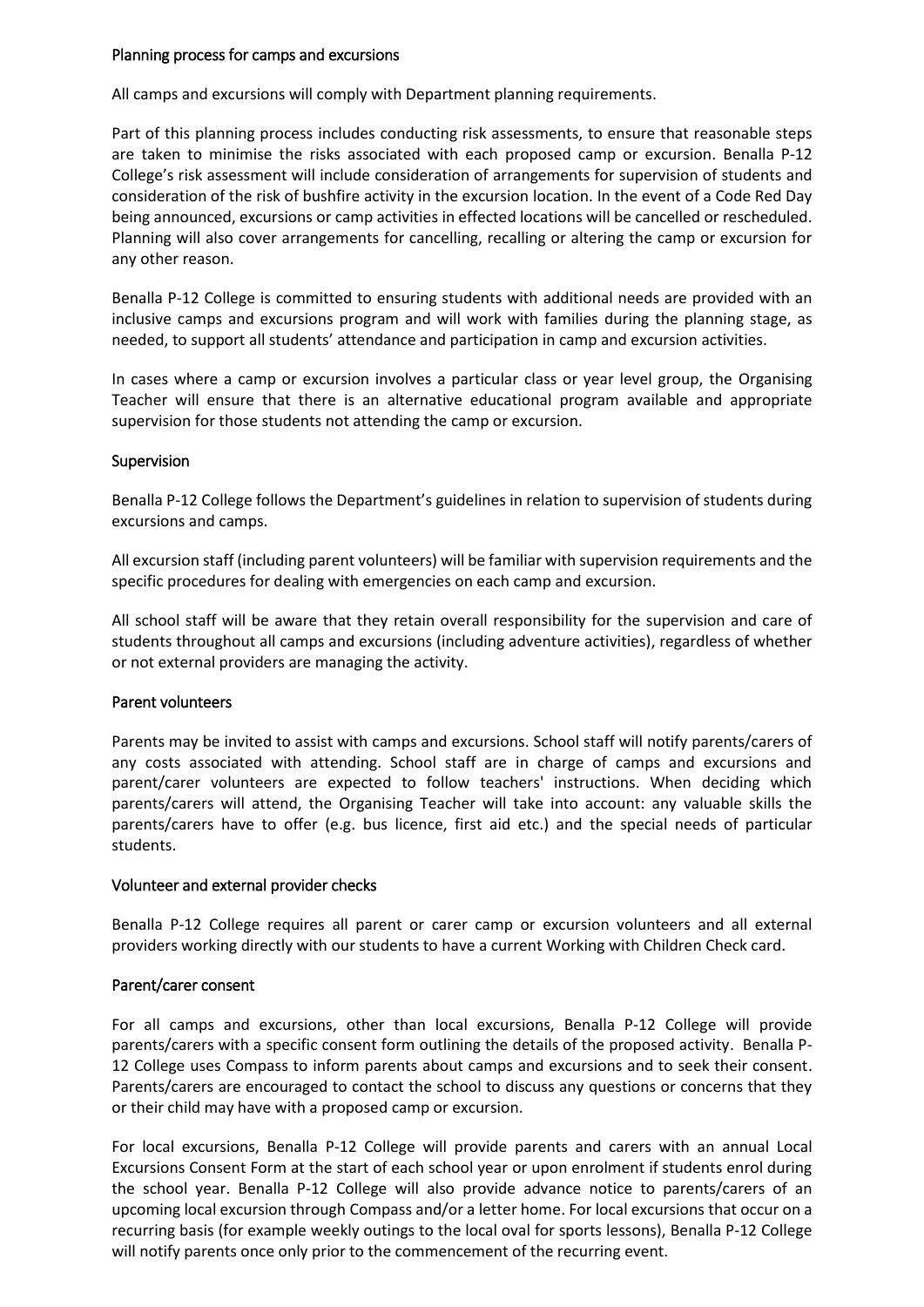## Cost of camps and excursions, refunds and support

The cost of all camps and excursions are to be paid by parents/carers unless alternative arrangements have been agreed to by the Principal or delegate prior to the excursion. All families will be given sufficient time to make payments for all activities. Consent forms will have clearly stated payment amounts and payment finalisation dates.

It is the organising teachers responsibility to follow up students who have not paid for camps and excursions.

Students who have not finalised payment or made alternative arrangements by the required date will not be allowed to attend unless the Principal determines exceptional circumstances apply.

Benalla P-12 College will make all efforts to ensure that students are not excluded for financial reasons. Families experiencing financial difficulty are invited to discuss alternative payment arrangements with the Business Manager or Principal The Business Manager or Principal can also discuss family eligibility for the Department's Camps, Sports and Excursions Fund (CSEF), which provides payments for eligible students to attend school activities, including camps and excursions. Applications for the CSEF are open to families holding a valid means-tested concession card or temporary foster parents and are facilitated by the school. Further information about the CSEF and the application form are available at [Camps, Sports and Excursions Fund.](http://www.education.vic.gov.au/about/programs/Pages/csef.aspx)

If a camp or excursion is cancelled or altered by the school, or a student is no longer able to attend part or all of the camp or excursion, our school will consider requests for partial or full refunds of payments made by parents/carers on a case-by-case basis, taking into account the individual circumstances. Generally we will not be able to refund payments made for costs that have already been paid where those funds have already been transferred or committed to a third party and no refund is available to the school. Where possible, we will provide information about refunds to parents/carers at the time of payment.

#### Student health

Parents and carers need to ensure the school has up-to-date student health information prior to camps and excursions. A member of staff will be appointed with responsibility for the health needs of the students for each camp/excursion. Teachers will administer any medication provided according to our *Medication* policy and the student's signed *Medication Authority Form*. To meet the school's obligations relating to safety, a first aid kit and mobile phone will be taken by teachers on all camps and excursions.

It is the responsibility of parents and carers to ensure their child/children are in good health when attending excursions and camps. If a student becomes ill during a camp and is not able to continue at camp it is the parent/carer's responsibility to collect them and cover any associated costs. If the Principal approves a student joining a camp late, transport to the camp is the parent/carer's responsibility.

#### Behaviour expectations

Students participating in camps and excursions are required to cooperate and display appropriate behaviour to ensure the camp or excursion is a safe, positive and educational experience for all students involved.

Parents/carers will be notified if their child is in danger of losing the privilege to participate in an excursion or camp due to behaviour that does not meet the standards of behaviour set out in the school's *Student Wellbeing and Engagement Policy, Bullying Prevention Policy*. The decision to exclude a student will be made by the Principal or Assistant Principal, in consultation with the Organising Teacher. Both the parent/carer and the student will be informed of this decision prior to the camp or excursion.